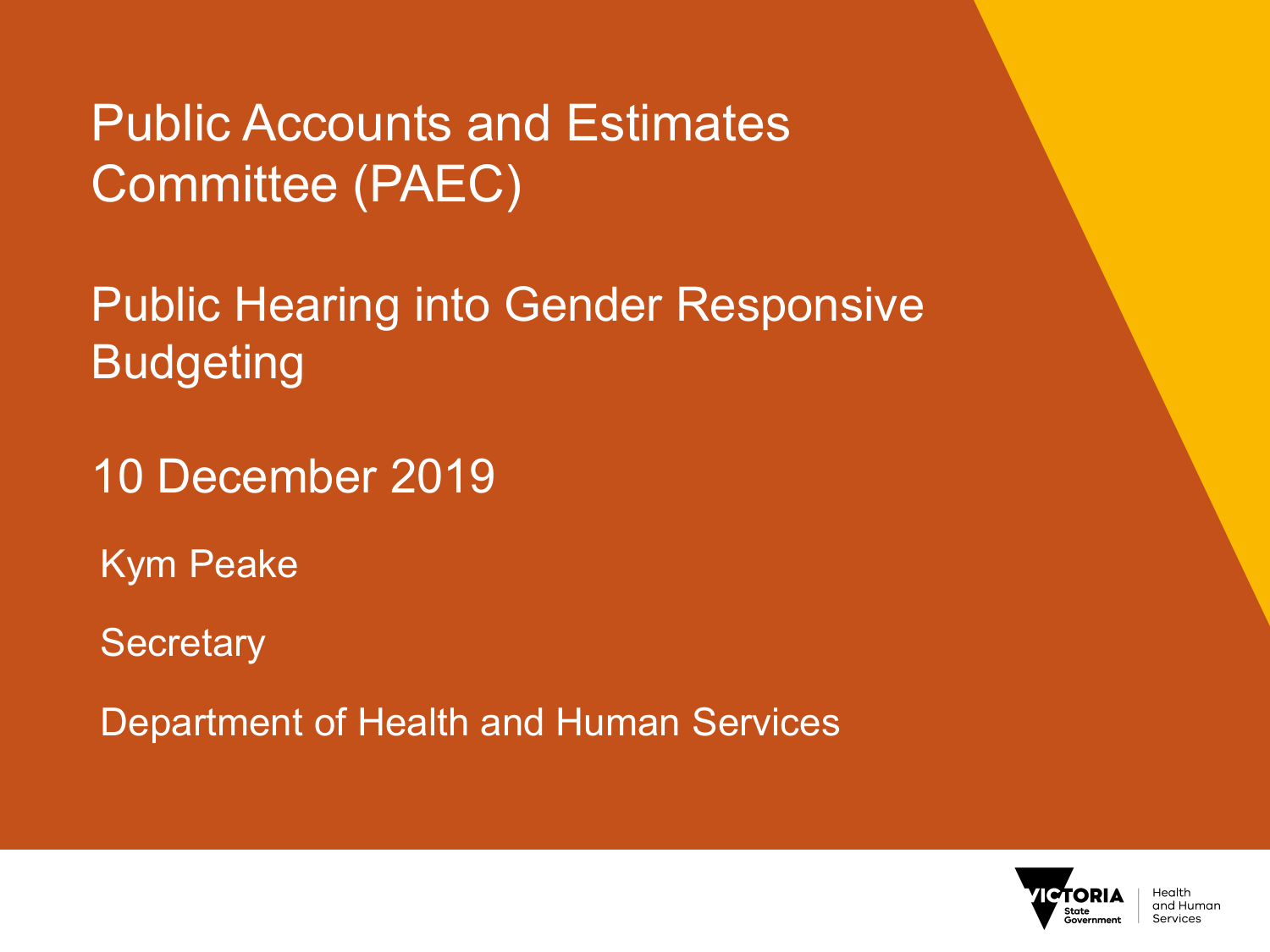# Gender responsive budgeting in DHHS

Why gender responsive budgeting matters in health and human services

**Applying a gender lens to the burden of disease and health outcomes in Victoria**



budgeting in

**Applying a gender lens to addressing the social determinants of wellbeing**



**Tackling structural barriers to gender equality and building GBR capabilities**



**Advancing Gender Responsive Budgeting**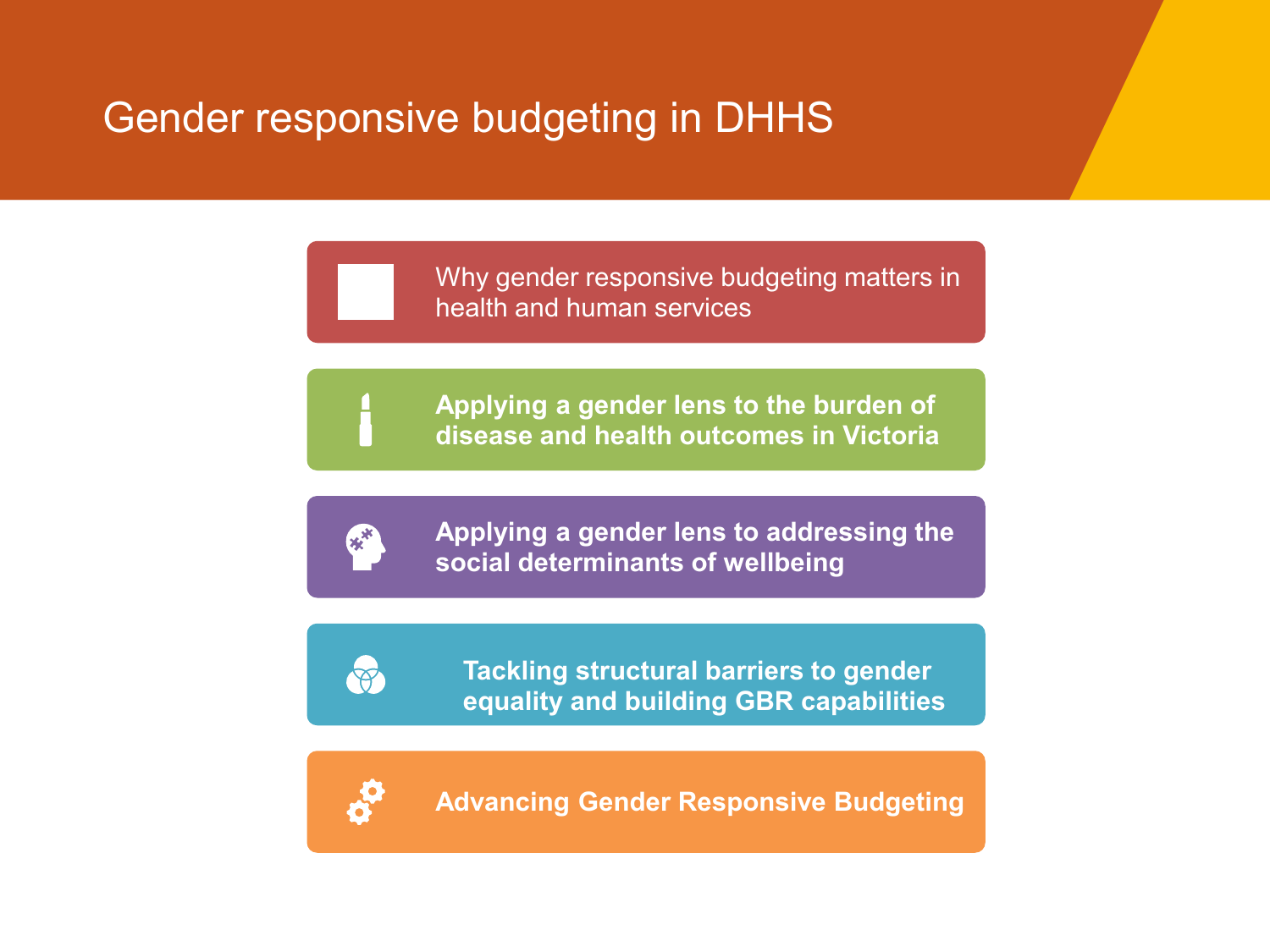1. Why gender responsive budgeting matters in health and human services

**To respond to gendered disparities in service access and experience health and wellbeing outcomes** 

GRB can improve the design of government initiatives and prioritisation of government investments through:

- Informing advice on how budget choices contribute to gendered outcomes
- Leveraging major government initiatives to advance gender equality
- Targeting investment to tackle gender-related issues and inequalities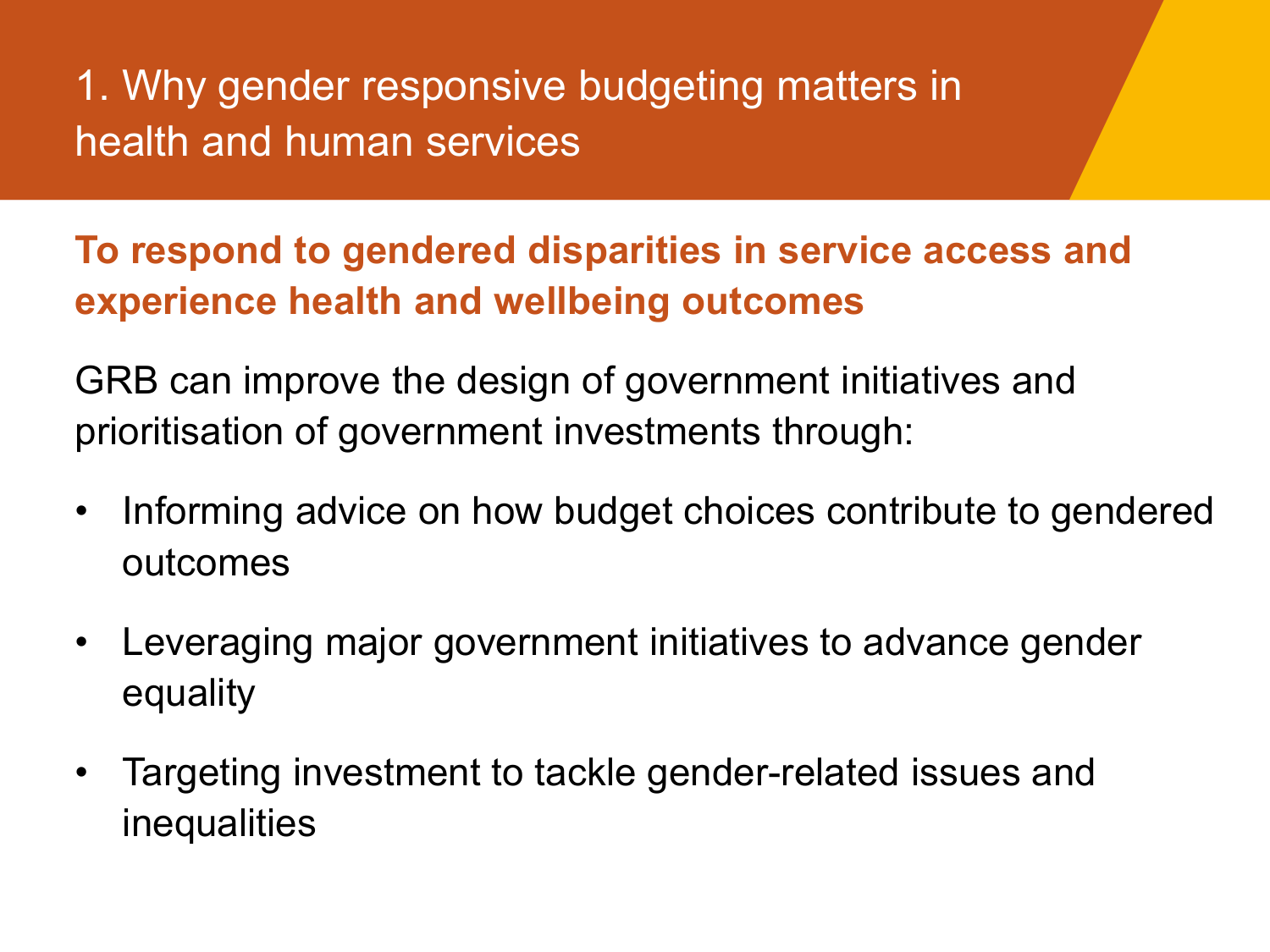# **2. Burden of disease and health needs of females**

- Disease groups with highest fatality
	- **Cancer**
	- Cardiovascular disease
	- Injuries, with family violence representing 5.1 per cent of burden of disease for women aged 18-44
- Women have the greater share of total burden of neurological conditions (such as dementia) and musculoskeletal conditions
- Specific reproductive and caring needs

## **Targeted investments in DHHS outputs have included:**

- Screening for breast cancer
- Family Violence Responses
- Women's sexual and reproductive health services
- Maternal and child health program

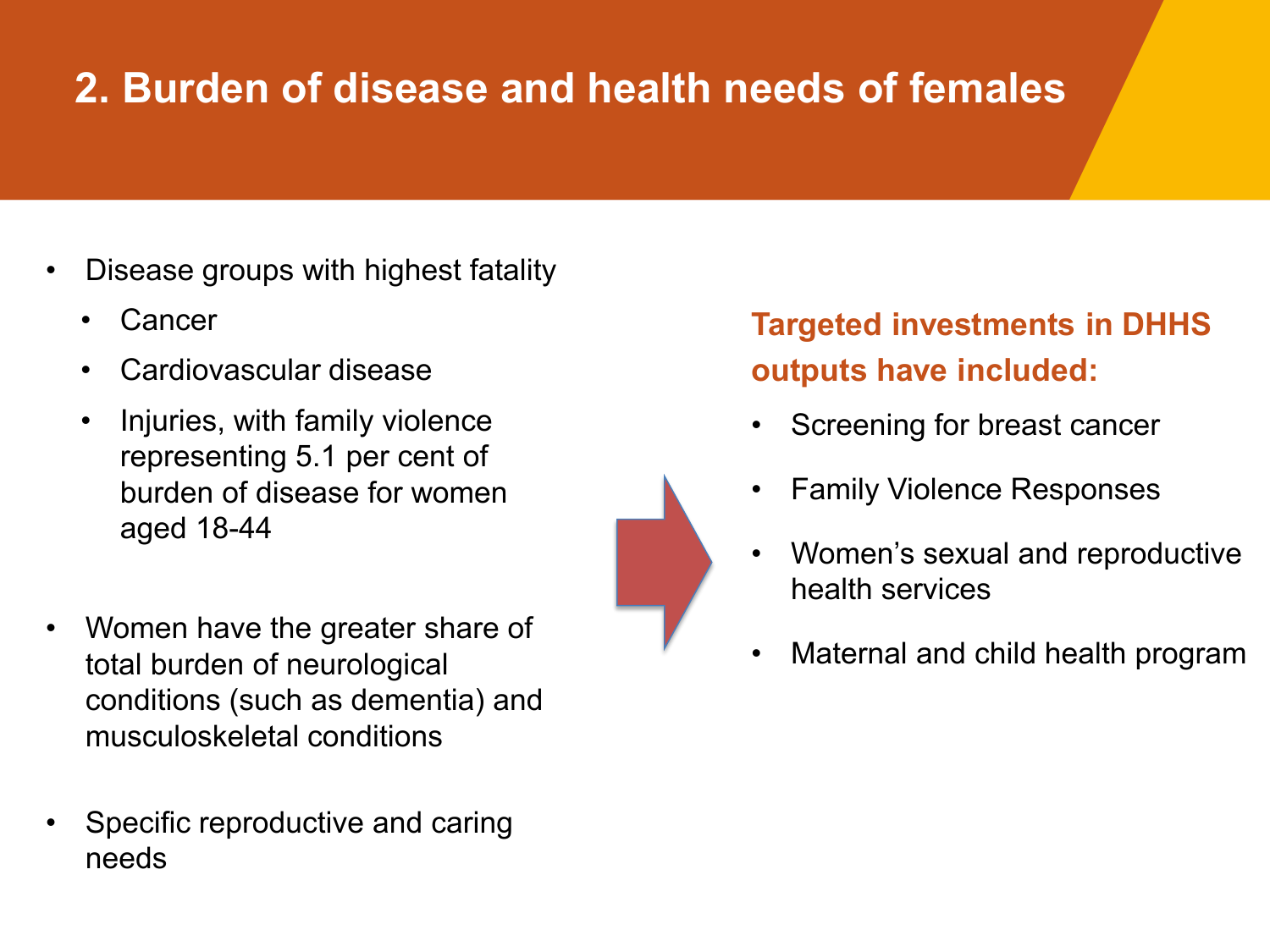# **3. Social determinants of wellbeing**

**Social determinants of health and wellbeing for women and girls include:**

- Socioeconomic position
- Social exclusion and loneliness
- Unemployment
- **Family violence**
- Caring responsibilities

**Targeted investments in DHHS outputs have included:**

- Improving access to housing support for women
- Victoria's state disability plan
- Parenting support
- Financial support and economic inclusion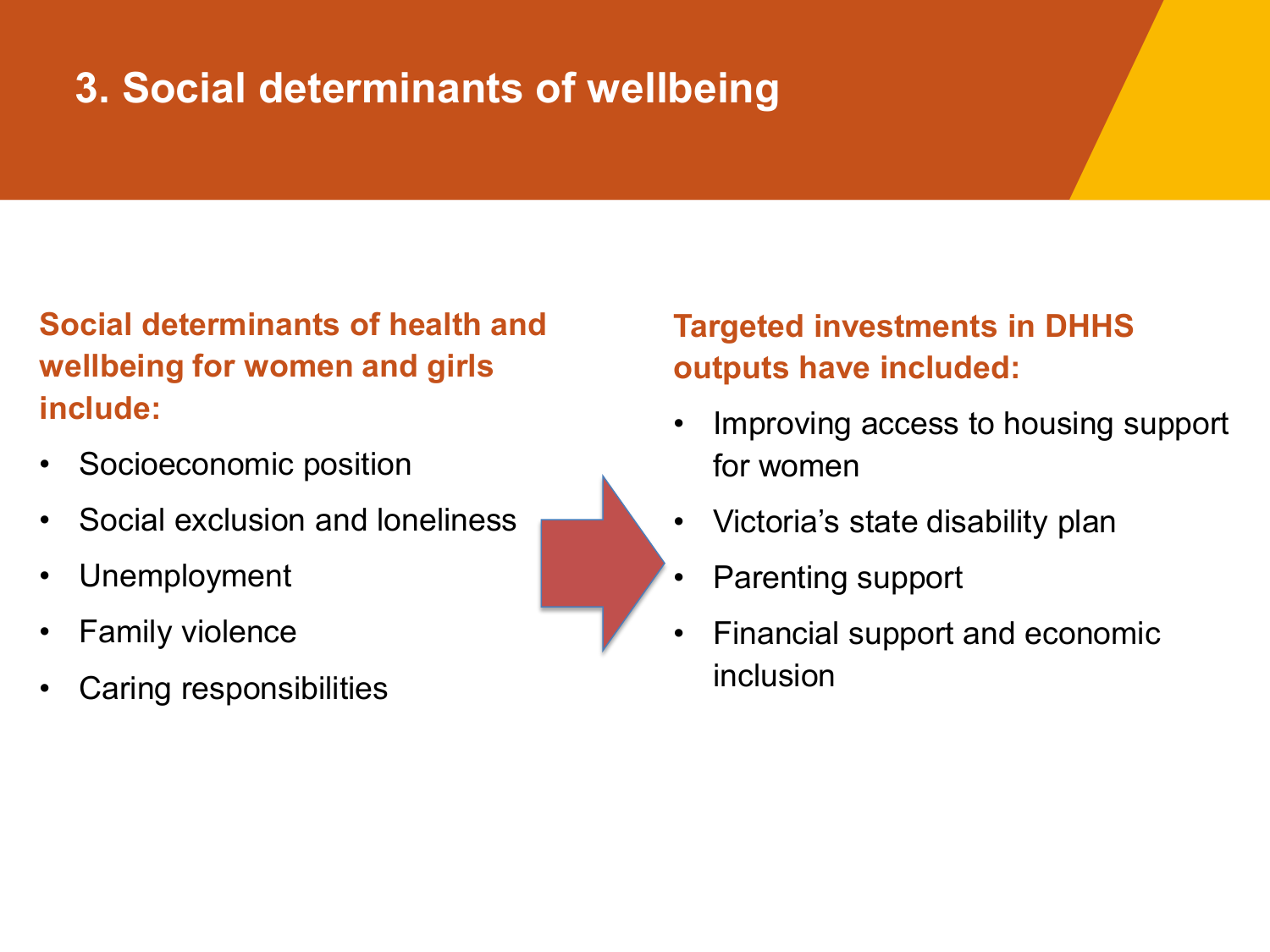### **4. Tackling structural barriers – as a system steward**

#### **Health service board composition**

• At the conclusion of the 2019 board appointment round, females represented 57% of public health service and public hospital director positions across the state

#### **Prevention and management of bullying and harassment (including sexual harassment)**

- minimum training standards
- Panel of independent experts to conduct culture reviews
- Independent facilitators to respond to complaints led by Safer Care Victoria

#### **Industry plan for social services sector**

- Support for boards
- Leadership programs
- Workforce development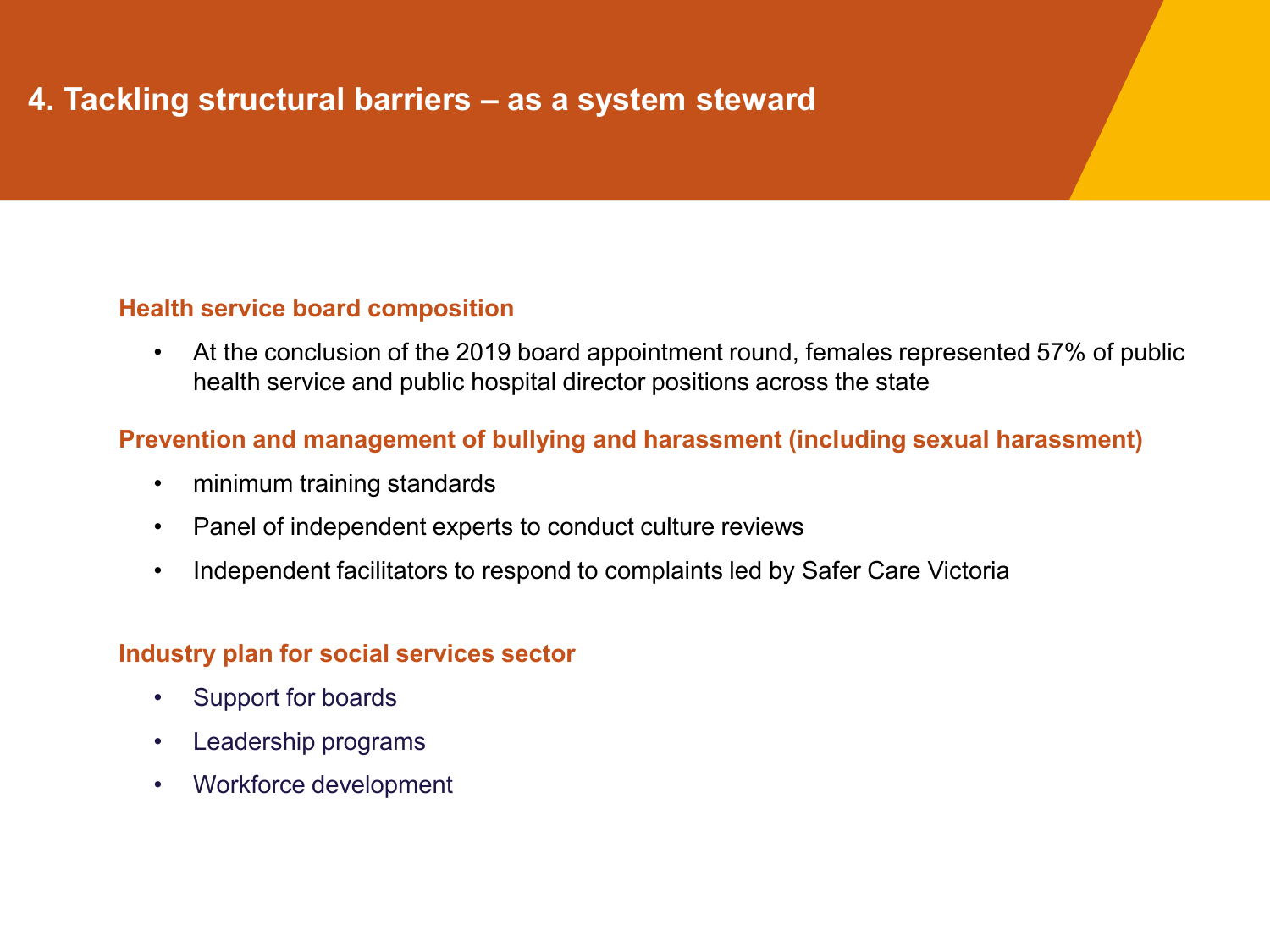## **4. Tackling structural barriers within DHHS and building capabilities for Gender Responsive Budgeting**

## **Gender equality within DHHS**

- **2016: launch of all jobs flex policy and family violence leave for all staff**
- **2017: commenced tracking key workforce metrics through subcommittees of DHHS' Executive Board**
- **2018: strengthened actions on prevention of sexual harassment including:**
	- **2019: Gender equality action plan**

### **Developing GBR capabilities**

- **Upskilling staff in social procurement**
- **Designing for diversity framework for policy and program design**
- **Piloting whole of government Gender Impact Assessment toolkit in two divisions**
- **Continuous improvement of our strategic and investment planning**